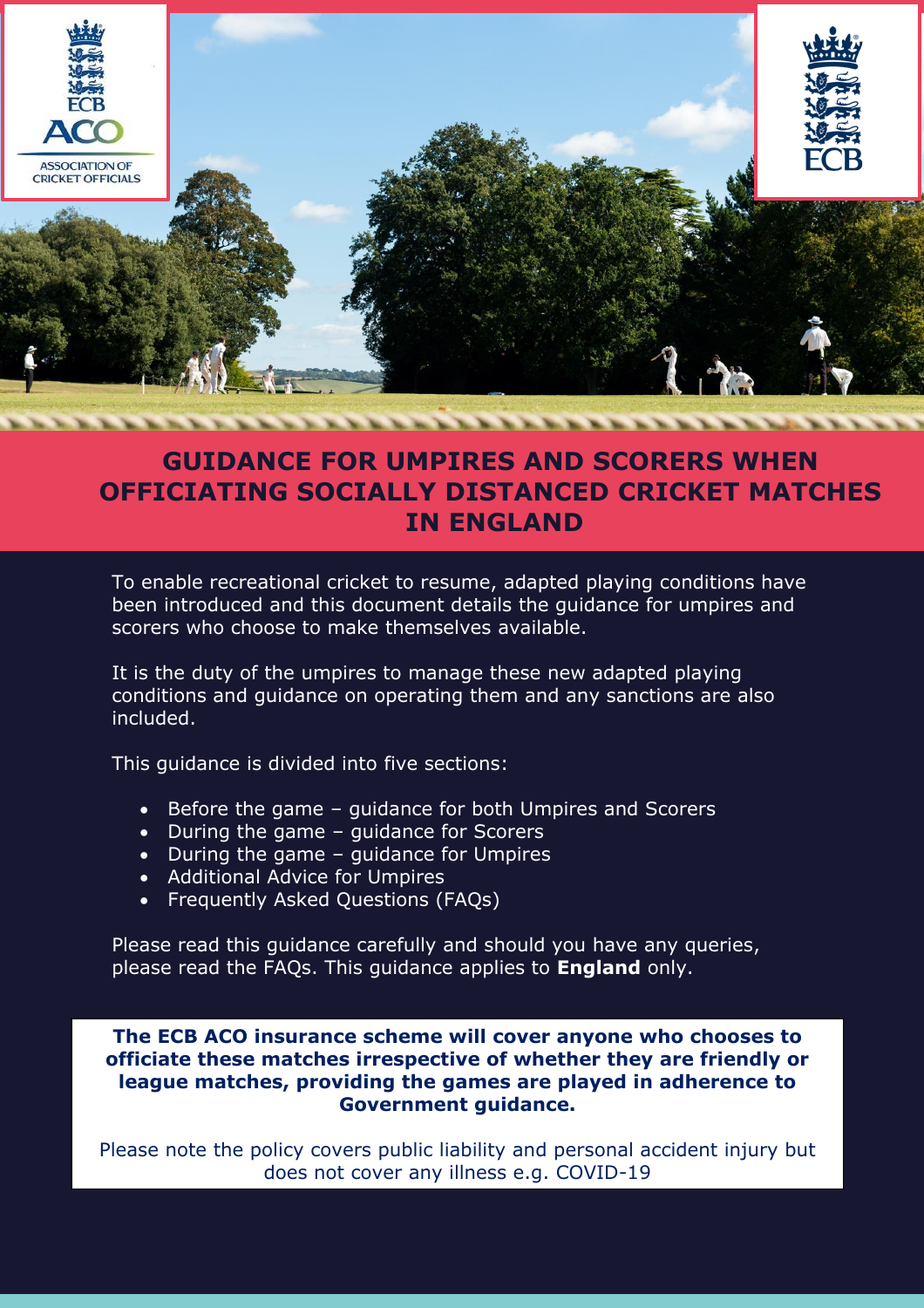# **Before the game – Umpires and Scorers**

- 1. If you are showing symptoms of COVID-19 do not travel to the game and get a test.
- 2. Officials are encouraged to follow best practice for travel including avoiding use of car sharing and you should arrive changed.
- 3. Please ensure that you bring your own hand sanitiser and food and drink as the clubhouse may not be open.
- 4. On arrival at the ground you will need to provide your name & contact details for NHS Test & Trace.
- 5. The host club are responsible for the implementation of all facility guidelines (including the scorebox) as well as the provision of hand sanitation gel.
- 6. The host club are responsible for setting up the stumps which should also have been sanitised; the umpire is responsible for the provision of the bails.
- 7. To maintain social distancing, batting lines will be created.
- 8. All officials are encouraged to wash their hands/hand sanitise before play starts.

# **During the game – Scorers**

- 1. Where possible, scoreboxes should not be used.
	- $\circ$  As an alternative, the host club to consider providing a gazebo so scorers remain dry even if play continues during light rain.
	- o Consider using a small portable scoreboard instead of a full scoreboard, or alternatively have only one scorer inside the scorebox, with less frequent updating.
- 2. Scorers should remain socially distant from others at all times and specifically:
	- o In the scorebox if it is large enough for 2 scorers
	- o When interacting with any players; ideally players should not be allowed in the scorebox
	- o When interacting with other officials
	- o During any interval or break in play
- 3. Equipment should not be shared including laptops and tablets.
- 4. Communal scorebooks which are passed from one person to another should be avoided.
- 5. Scorers will not hold any item of players clothing, sunglasses or any valuables.
- 6. Scorers will not collect/handle team subs.
- 7. Leagues using DLS will be advised to ensure that alternative arrangements are in place to calculate the result in the event that the DLS Par Score Tables cannot be produced electronically. Scorers should ensure that they have pen/paper to produce the necessary manual calculations and the outcome should be verified verbally with the umpires.
- 8. Where Scorer Pro is being used, scorer(s) can produce the relevant Par Score Table and save it as a pdf file that can be emailed to the captains and umpires if this is required.
- 9. Where D/L is being used, the captains should be encouraged to use the Play-Cricket Scorer Apps to calculate the D/L Par Score. Guidance on how to use the App can be found [here](https://play-cricket.ecb.co.uk/hc/en-us/articles/360000281065-Standalone-Duckworth-Lewis-Calculator-PCS-)
- 10. If a walkie-talkie is being used, usage should be kept to a minimum and only used by one of the two scorers. The equipment should be sanitised before use.
- 11.Scorers should either regularly wash their hands or use hand sanitiser.
- 12. In the event of rain, scorers should remain in the score box if that is where they are sitting, or return to their own vehicle if there is insufficient outdoor cover from the rain to maintain social distancing.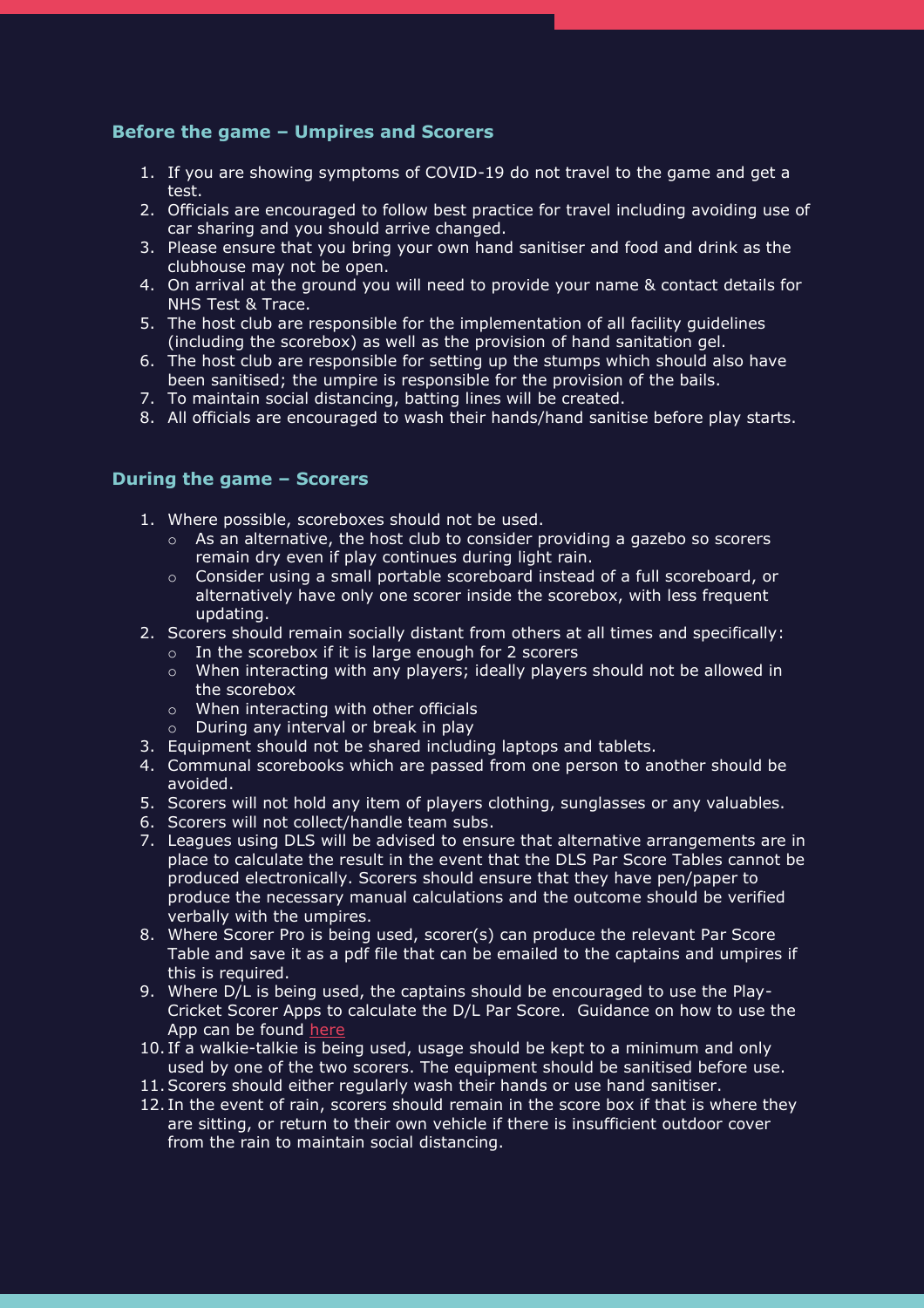# **During the game – Umpires**

- 1. Umpires should remain socially distant from others at all times and specifically: o At the toss
	- o When interacting with any players
	- o When interacting with other officials
	- o During any interval or break in play
- 2. Umpires will ensure that all players maintain social distancing during the match and in particular, when players are fielding, discussing tactics, having refreshments or celebrating the fall of a wicket. Batters must remain on their lines.
- 3. No sweat or saliva on the ball is allowed under any circumstances.
- 4. Umpires will not deliberately touch the ball at all during play.
- 5. The ball will be returned direct to the bowler either on the full or rolled along the ground. It should not be passed around the field.
- 6. The umpires will not collect the ball at a fall of a wicket or at any breaks; instead, the ball will be returned to the base of the stumps.
- 7. Only umpires should replace bails and remake the wicket including after any attempted stumpings or run outs.
- 8. Umpires will not provide bowlers markers or cloths for drying the ball.
- 9. Players will be required to sanitise their hands after every 6 overs or 20 minutes whichever is shorter; the umpires should call "time" after every 6 overs or 20 minutes to facilitate this.
- 10.At each break, it will be the responsibility of the fielding Captain to sanitise the ball before play recommences. The umpires should ensure that this happens and manage these breaks by waiting until the end of the over or a fall of a wicket.
- 11. The umpires should sanitise their own hands at every drinks or innings break and after every contact with stumps or bails.
- 12. Umpires will not hold any item of players clothing or sunglasses. They will need to place these themselves beyond the boundary.
- 13. There is no requirement for officials to wear any form of PPE although some individuals may wish to do so.
- 14.Scientific research has shown that there is a minimal risk of infection when the bowler fleetingly passes the umpire so there is no need for the bowler's end umpire to change his normal position or to move into position once the bowler has passed by.
- 15.Bowlers returning to their mark should maintain social distancing when passing the umpire.
- 16.Bowlers should maintain social distancing when making any appeals.
- 17. If a walkie-talkie is being used, usage should be kept to a minimum and only used by one of the two umpires. The equipment should be sanitised before use.
- 18. In the event of rain, umpires must remove the stumps and bails before the covers are pulled on. Umpires should return to their own vehicle if there is insufficient outdoor cover from the rain to maintain social distancing.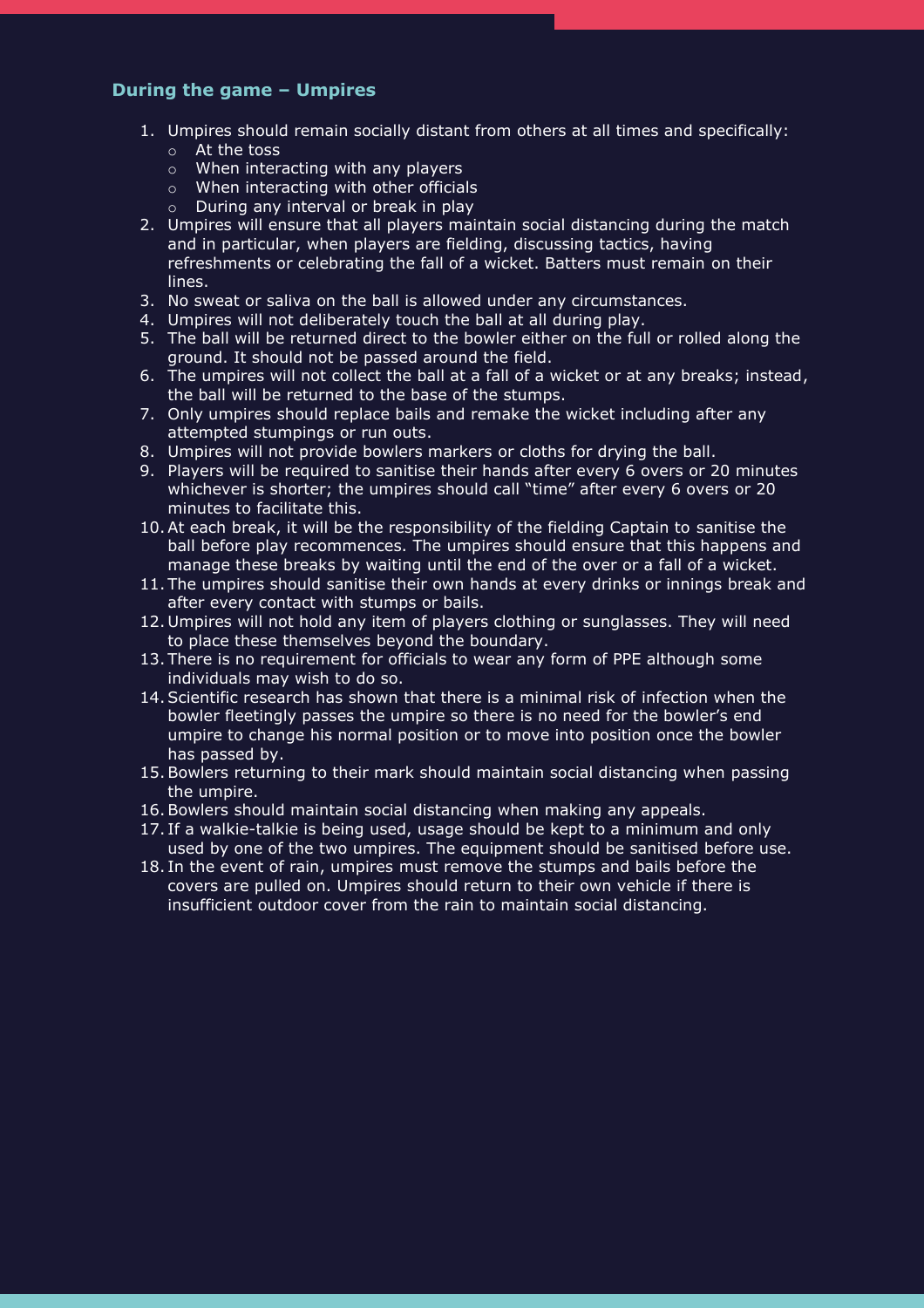# **Additional Advice for Umpires**

ECB has worked with MCC on the necessity to alter any Laws or Playing Conditions to enable recreational cricket to take place during the COVID-19 pandemic. MCC has clarified that it will not change any of the Laws of Cricket in response to the crisis, feeling that amending Playing Conditions is a better route to take.

ECB and MCC have discussed how new regulations may be applicable to various levels of the game, and both bodies are pleased to offer the advice below as a means of getting cricket played.

In order to effectively manage cricket through this phase, Officials will be empowered to ensure measures are adhered to through appropriate interventions designed by the ECB Association of Cricket Officials (ECB ACO). In essence, this means that instances of breaching of the measures will be dealt with Under Law 41 (Unfair Play). However, Law 42 (Unacceptable Conduct) remains as an option if umpires believe conduct is unacceptable.

Prior to Play – Umpires will have read the ECB guidance and conduct normal pre-match protocols and check pitch for 'batting line' markings

At the Toss – Captains will be advised of their responsibilities for directing their team on and agree the following:

- 1. No sweat or saliva on the ball is allowed
- 2. Players to maintain social distance at all times.
- 3. Ball to be returned directly to the bowler (On the full or rolled along the ground)
- 4. Not to remake the wicket once the ball has become dead, this is the role of the umpire.
- 5. Players to ensure that any drinks, sweaters or other paraphernalia to be placed at least 1m from boundary edge where at all possible.
- 6. Players understand the batting lines.
- 7. Hygiene breaks will take place every 6 overs or 20 minutes whichever is sooner (A wicket break can be used to restart the process).

Captains should be made aware that any breach of the above could result in a first and final warning and any subsequent transgression will result in the award of 5 penalty runs.

During Play – Umpires will not deliberately come into contact with the ball. Any breach of 1-7 above, will result in a first and final warning, under Law 41.

If deemed Unacceptable Conduct, penalties under Law 42 shall apply.

- A player intentionally moving within 1 metre of anyone else for non-cricketing purposes will be treated as a Level 3 offence
- A player intentionally spitting or coughing at and within 2 metres of, another person will be treated as a Level 4 offence

After Play – Umpires are to leave the stumps in the ground, bails on the ground (if they're not their own) next to the stumps and leave bowling markers for the Club Representative to collect.